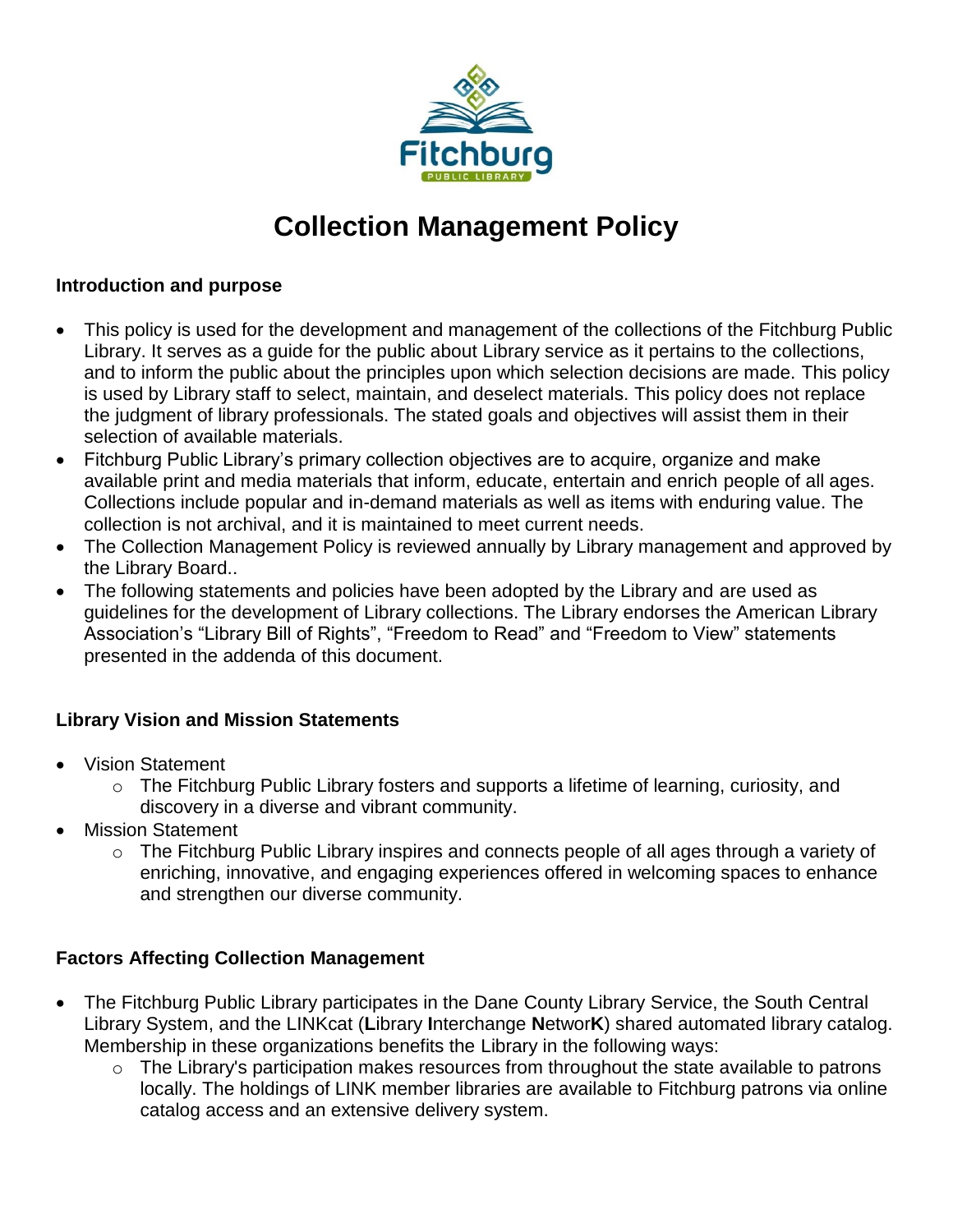o This shared system is accomplished by the encouragement of participating libraries to diversify their purchasing patterns. This approach to selection should result in fewer system-wide copies of marginal titles and an increase in the total number of titles available to patrons served by automated libraries.

## **Selection of Library Materials**

- Responsibility
	- o Final selection responsibility lies with the Director who delegates to staff the authority to interpret and guide the application of policy in day-to-day decisions. Unusual problems are referred to the Director for resolution. The Director oversees the selection process and the overall budget. Members of the Fitchburg Public Library staff participate in the selection of library materials. The Adult and Technical Services Manager and Youth Services Manager provide appropriate selection tools and track the materials budget to ensure a flow of new resources throughout the year. Acquisition tasks are performed by the Library staff and include choosing vendors, placing orders and monitoring the status of orders.
- Criteria for evaluation
	- $\circ$  The selectors must consider each type of material in terms of its own merits and the audience for whom it is intended. No single standard can apply to all acquisition decisions. Some material may be selected primarily for artistic merit, scholarship or value to humanity, while others may be chosen to satisfy the recreational and entertainment needs of the community.
	- o Some library materials are subject to widespread or local demand. These high-demand items may or may not meet the general and specific criteria contained in this policy. Selectors give serious consideration to the volume and nature of requests by members of the public. In addition, as the social and intellectual climate of the community changes, materials not originally recommended for purchase may become of interest. Such materials will be reevaluated as the need arises.
	- o To build a collection of merit and significance, selectors acquire materials according to objective guidelines. They evaluate acquisitions, whether purchased or donated to the Library, primarily by examining reviews in one or more of the professional library review media and checking against the standards listed in this section.
	- o General criteria for selecting library materials are listed below. An item need not meet all of the general criteria in order to be acceptable.
		- Public demand, interest or need
		- Special interest to the Fitchburg community
		- Relation to collections unique to the Fitchburg Public Library
		- Reviews
		- Physical limitations of the Library building
		- Budgetary considerations
		- Contemporary significance, popular interest or permanent value
		- Suitability of physical form for Library use
		- Suitability of subject and style for the intended audience
		- Present and potential relevance to community needs
		- Relation to the existing collection and to other material on the subject
		- Prominence, authority, skill and/or competence of author, illustrator, creator or publisher
		- Timeliness of material
		- Authenticity of historical, regional or social setting
		- Attention of critics, reviewers and the public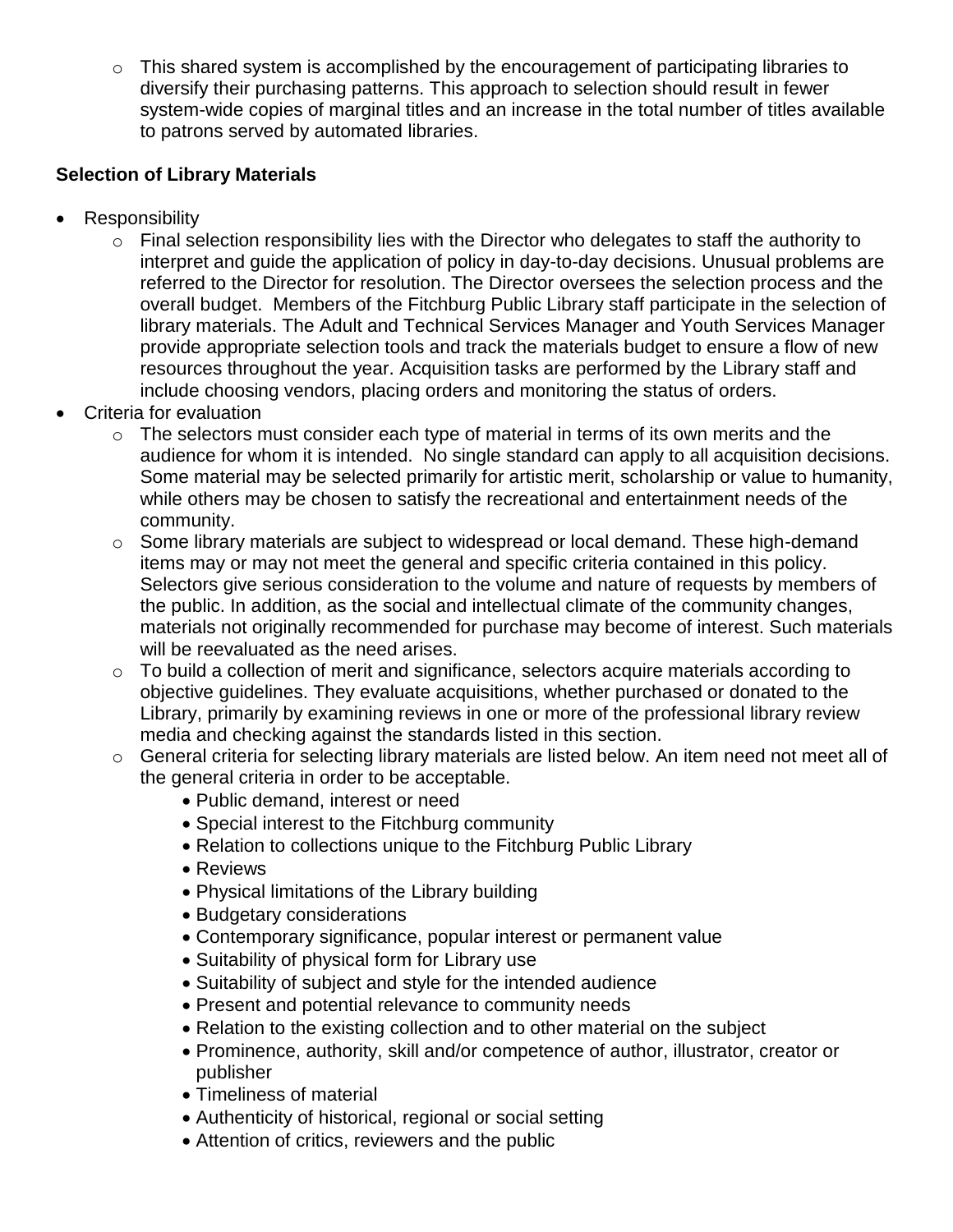- Literary or artistic merit
- Enduring value
- Social significance
- Availability of materials on the subject
- Awards
- o Specific criteria for the evaluation of works of information and opinion (non-fiction)
	- Authority
	- Comprehension and depth of treatment
	- Objectivity
	- Clarity, accuracy and logic of presentation
	- Representation of challenging ideas, although it may be an extreme or minority point of view
	- Indexing and other organization of materials
- o Specific criteria for the evaluation of works of imagination (fiction)
	- Representation of important movement, genre, trend or culture
	- Vitality and originality
	- Artistic presentation and experimentation
	- Sustained interest
	- **Effective characterizations**
	- Authenticity of historical or social setting
- o Specific criteria for the evaluation of electronic materials
	- Ease of use of the product
	- Accessibility for multiple users of electronic forma
	- Equipment needed to provide access to the information
	- Technical support and training
- o Any or all of these factors are used when selecting materials to build a well-rounded collection with many viewpoints to meet community needs, but the primary consideration is public demand.
- o Selection of materials is done from many sources, including reviews in professional journals, popular magazines, newspapers, non-print media, subject bibliographies, recommended lists, publisher's catalogs, and patron requests. Standard tools may include:
	- Library Journal
	- New York Times Book Review
	- Publishers' Weekly
	- Booklist
	- VOYA (Voice of Youth Advocates)
	- School Library Journal
- Formats
	- o The format should be appropriate for Library use. Books are generally purchased in hardcover editions because of their durability. However, paperback editions may be purchased, for multiple copies of titles expected to be in demand for a limited time, for lower cost or when that is the only format in print. Binding should be durable, the print clear and the paper of high quality. Workbooks to be filled out by the user or other "consumable" works are not desirable but are purchased if the specific item under consideration is needed to meet demand.
	- o New formats shall be considered for the collection when national surveys and local requests indicate a significant portion of the Fitchburg community has the interest and the necessary technology to make use of the format. Availability of items in the format, cost per item and the Library's ability to process and house the items also will be factors in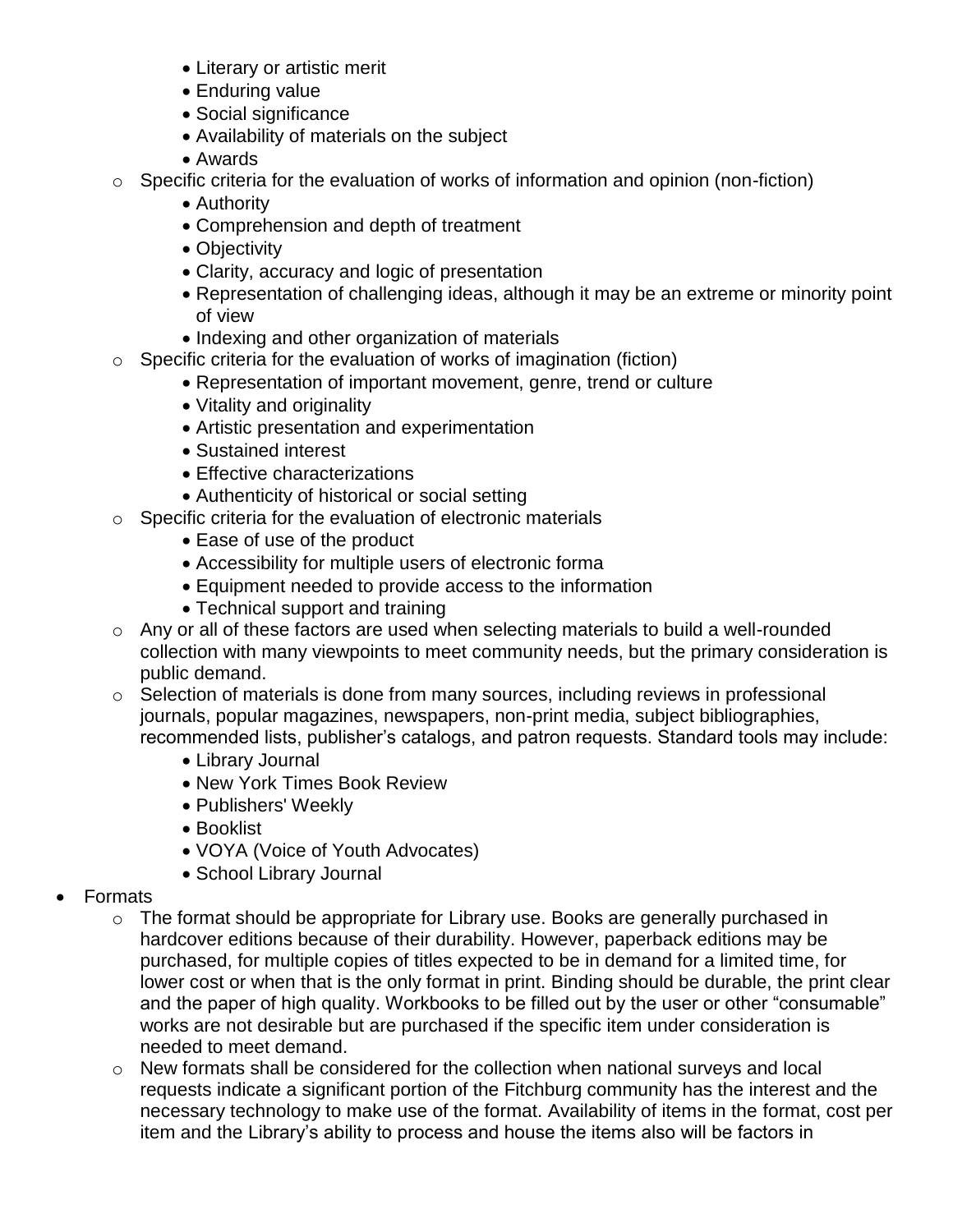determining when a new format will be collected. Similar considerations will influence deletion of a format from the collection.

- Patron Request
	- o The Library encourages and welcomes suggestions, comments and ideas about the collection and its development from patrons who are Fitchburg residents. Selectors give high priority to purchase requests from patrons. Purchase requests can be made on the Fitchburg Public Library web site: [http://fitchburgwi.gov/FormCenter/Library-3/Purchase-](http://fitchburgwi.gov/FormCenter/Library-3/Purchase-Request-44)[Request-44](http://fitchburgwi.gov/FormCenter/Library-3/Purchase-Request-44) and at any service desk in the Library.
- Gifted and Donated Materials
	- o The Fitchburg Public Library Board of Trustees welcomes and encourages gifts in support of the Library. The goal is to accept gifts that fit the Library's mission and are consistent with the Library's service goals.
	- o For more information about donating materials to the Fitchburg Public Library, please see the Gifts to the Library Policy: <http://fitchburgwi.gov/DocumentCenter/Home/View/1147>

# **Collection Maintenance**

- Weeding
	- o Items are withdrawn from the collection through systematic review by Library staff. This process is done to keep the collection responsive to patron needs, to ensure its vitality and usefulness to the community, and to make room for newer materials.
	- o Selection of materials for weeding is based on many criteria, including:
		- Materials with condition issues
		- Materials which are inaccurate, which have been superseded, or which are no longer considered timely
		- Materials which have had little recent use
		- Additional copies of material which are no longer in demand
		- Materials which are no longer appropriate for the collection
		- Materials in areas with limited space availability
	- o Withdrawn materials in good condition may be sold to benefit the Library. No materials are held for or given to individuals.
- Maintenance of Library Materials
	- o All materials returned to the Library are inspected for damage.
	- o Damaged materials that are still usable are mended by Library staff when possible.
	- o Patrons are charged replacement costs for materials that they check out and are irretrievably lost or damaged beyond repair. (See the Lost or Damaged Materials section of the Circulation Policy: [http://fitchburgwi.gov/DocumentCenter/Home/View/1141\)](http://fitchburgwi.gov/DocumentCenter/Home/View/1141)

# **Reconsideration of Library Materials**

- The Library recognizes that some materials are controversial and that any given item may offend some patrons. Selection of materials will not be made on the basis of anticipated approval or disapproval but solely on the basis of the principles set forth in this policy.
- Library materials will not be marked or identified to show approval or disapproval of their contents, and no library materials will be sequestered, except to protect it from injury or theft.
- Responsibility for reading and the use of the Library by children rests with their parents or legal guardians. Selection of library materials will not be inhibited by the possibility that they may come into the possession of children.
- Requests to remove materials will be considered within the context of the policies set forth in this document. The Library will take on the process of reconsideration one item at a time per patron.